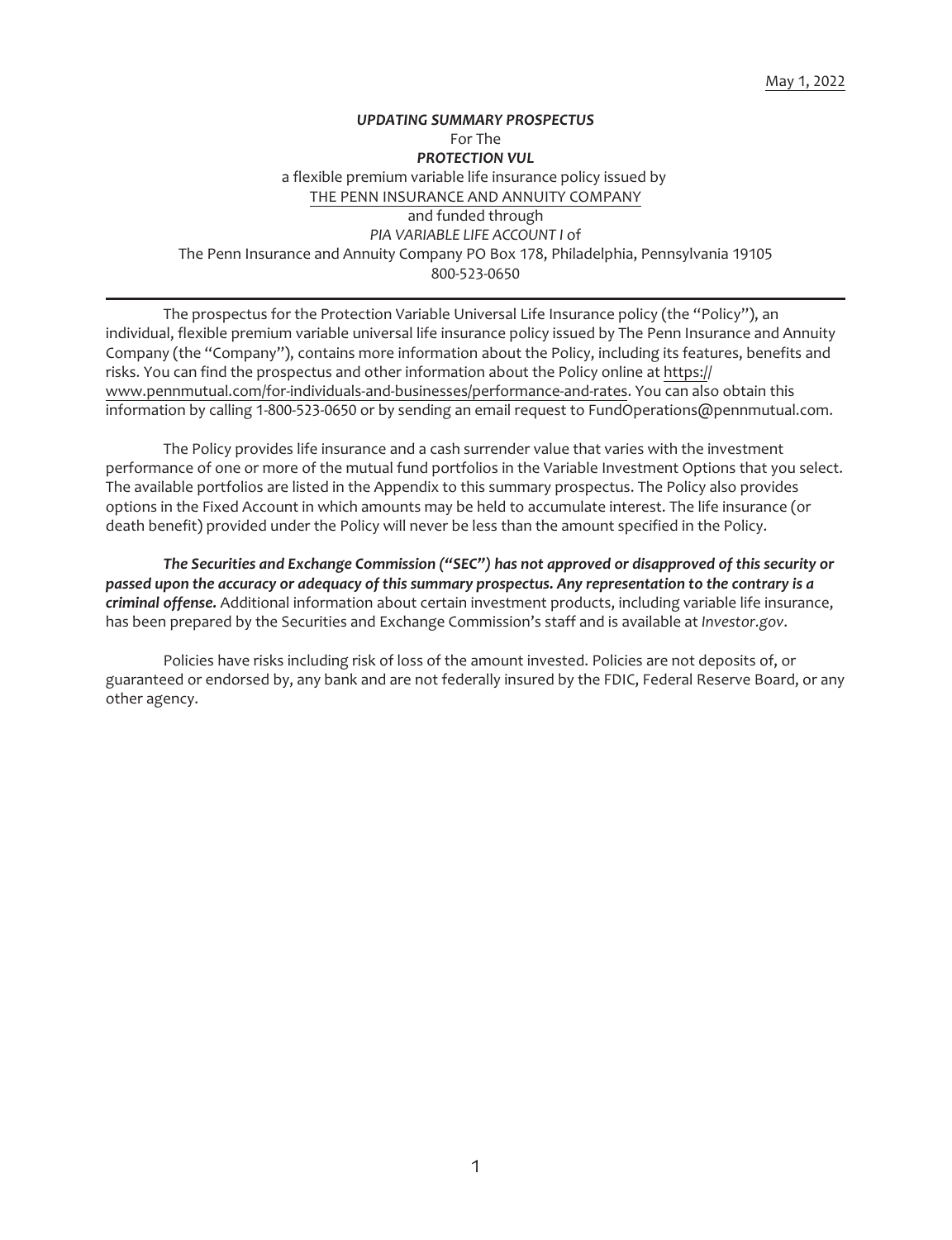### **TABLE OF CONTENTS**

| Important Information You Should Consider About the Protection Variable Universal Life Insurance |  |
|--------------------------------------------------------------------------------------------------|--|
|                                                                                                  |  |

**Page**

#### **\*\*\*\*\*\*\*\*\*\***

### <span id="page-1-0"></span>**DEFINITIONS**

More detailed information concerning the terms defined below is in the appropriate sections of the prospectus and this summary prospectus.

**Cash Surrender Value:** The policy value, less any surrender charges that may apply.

**Company:** The Penn Insurance and Annuity Company. Also referred to as "**We**," "**our**," and "**us**," or "**PIA**."

**Fixed Accounts.** There are four Fixed Accounts under the Policy: the Short-Term Fixed Account, the Traditional Fixed Account, the Policy Loan Account, and the Fixed Dollar Cost Averaging Account. These are all part of the Company's general account assets. These are the **Fixed Account Options.**

**General Account:** All of our general assets, liabilities, capital and surplus, income, gains, or losses that are not included in the Separate Account or any other separate account. These assets are subject to the claims of our general creditors.

**Investment Options:** Policy investment options that consist of the Variable Investment Options and the Fixed Account Options.

**Net Cash Surrender Value:** The policy value, less any surrender charges that may apply, less any outstanding loans and accrued loan interest. This is the amount we will pay you if you surrender your Policy.

**Net Premium:** The balance of a premium payment after deduction of the percent of premium charge.

**Policy Specifications Page:** Page 3 of your Policy. The Policy Specifications Page contains your policy's individual specifications.

**Policy Value:** The total value of your policy, which is the sum of the values in the Variable Investment Options and the Fixed Account Options. At any time, your policy value is equal to: the net premiums you have paid (your premiums less the percent of premium charges); plus or minus the investment results in the part of your policy value (if any) allocated to the Variable Investment Options; plus interest credited to the part of your policy value (if any) allocated to the Fixed Account Options; minus policy charges we deduct; and minus partial withdrawals you have made. Policy loans may also affect your policy value.

**Portfolios:** The mutual fund portfolios that are available for investment through the Variable Investment Options of the Separate Account. Sometimes referred to as **Funds** or **Eligible Portfolios**.

**Separate Account:** PIA Variable Life Account I of Penn Insurance and Annuity Company, a segregated asset account of the Company. The Separate Account is divided into subaccounts that correspond to the Variable Investment Options. Each subaccount corresponds to, and invests exclusively in, a particular Portfolio.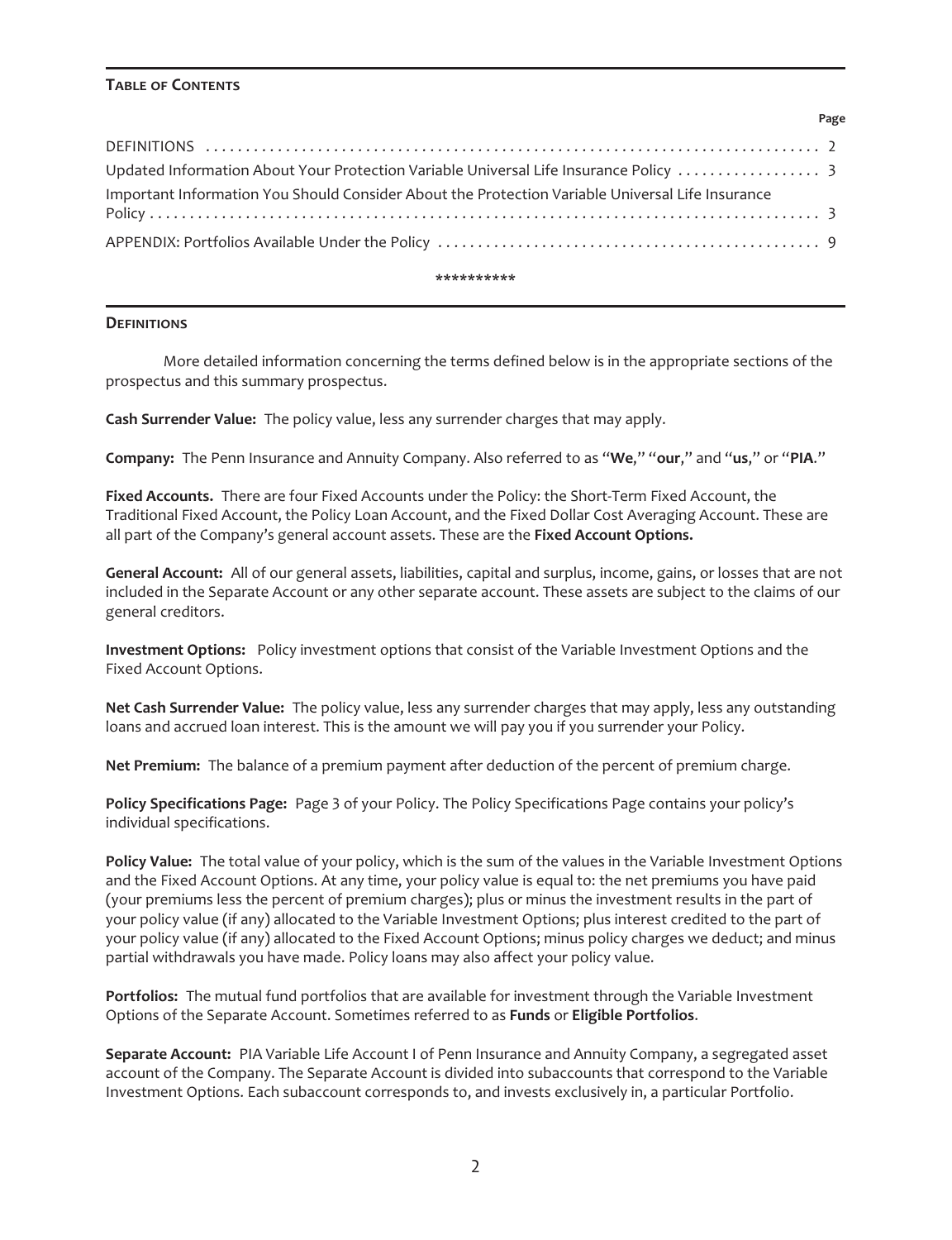**Specified Amount:** The dollar amount of life insurance under the Policy as selected by the policy owner. It equals the initial specified amount shown on the Policy Specifications Page, minus any decreases made to the initial specified amount.

**Variable Investment Options.** The subaccounts of the Separate Account, each of which invests exclusively in a specified Portfolio or Fund.

**We** (**Our, Us)**: The Penn Insurance and Annuity Company (the "**Company**").

**You, Your:** The policy owner, who can make decisions regarding allocation of net premiums, transfers, withdrawals, surrender, borrowing money, naming beneficiary(ies), electing riders, and other matters (all within the policy limits).

# <span id="page-2-0"></span>**Updated Information About Your Protection Variable Universal Life Insurance Policy**

The information in this Updating Summary Prospectus is a summary of certain Policy features that have changed since the prospectus dated July 15, 2021.

<span id="page-2-1"></span>There have been no changes to your Policy since the last prospectus you received.

## **Important Information You Should Consider About the Protection Variable Universal Life Insurance Policy**

| <b>FEES AND EXPENSES</b>                       |                                                                                                                                                                                                                                                                                                                                                                                              |  |  |
|------------------------------------------------|----------------------------------------------------------------------------------------------------------------------------------------------------------------------------------------------------------------------------------------------------------------------------------------------------------------------------------------------------------------------------------------------|--|--|
| <b>Charges for Early</b><br><b>Withdrawals</b> | If you fully surrender your Policy within 15 years<br>following your purchase of the policy, you may be<br>assessed a surrender charge of up to 5.404% of your<br>Specified Amount.                                                                                                                                                                                                          |  |  |
|                                                | For example, if you were to surrender your Policy<br>during the first year after your Policy purchase (and<br>your total premiums paid were \$100,000 and your<br>Specified Amount is \$500,000), then you could be<br>assessed a surrender charge of up to \$27,020.                                                                                                                        |  |  |
|                                                | For more detailed information, see the prospectus:<br>Table of Fees and Expenses; What Are the Fees and<br>Charges Under the Policy?                                                                                                                                                                                                                                                         |  |  |
| <b>Transaction Charges</b>                     | In addition to the surrender charge for Policy<br>surrenders, you may be charged for other<br>transactions. These include a Percent of Premium<br>Charge (deducted from each premium) and a partial<br>withdrawal processing fee. A surrender charge will<br>also be deducted if you decrease the Specified<br>Amount of the life insurance death benefit in the<br>first five policy years. |  |  |
|                                                | We reserve the right to impose transfer charges<br>(when you transfer policy value between<br>investment options), but we currently do not<br>impose these charges. We may also impose charges<br>if you exercise certain rider benefits.                                                                                                                                                    |  |  |
|                                                | For more detailed information, see the prospectus:<br>Table of Fees and Expenses; What Are the Fees and<br>Charges Under the Policy?                                                                                                                                                                                                                                                         |  |  |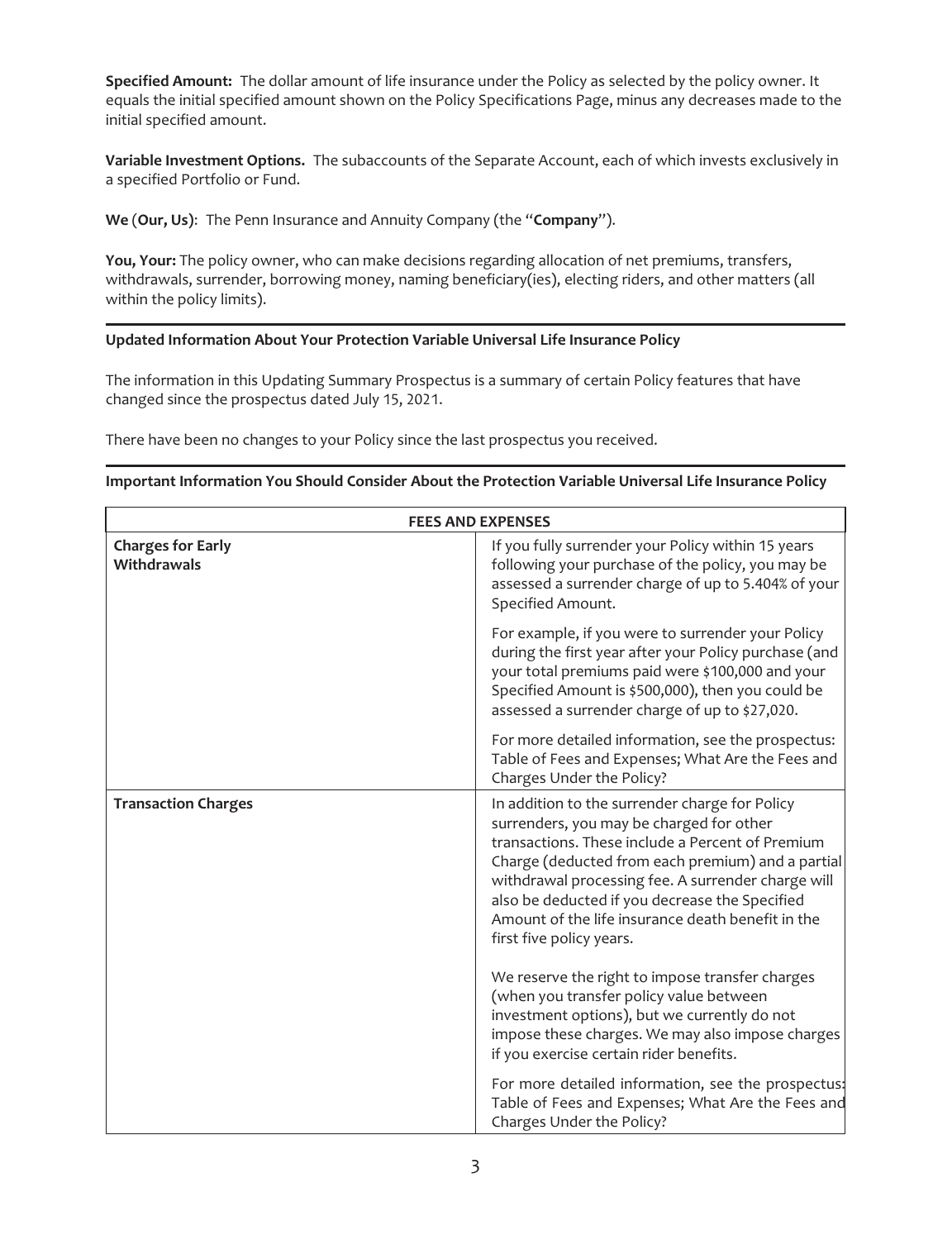| <b>Ongoing Fees and</b><br><b>Expenses</b><br>(annual charges) | In addition to surrender charges and transaction charges, an investment in the<br>Policy is subject to certain ongoing fees and expenses (usually deducted on a<br>monthly basis). Some of these charges, such as the monthly Cost of Insurance<br>Charge, the monthly Expense Charge per Thousand of Specified Amount, and<br>certain rider charges (for supplemental benefits), are set based on individual<br>characteristics of the insured (e.g., age, sex, and rating classification). |         |         |  |
|----------------------------------------------------------------|----------------------------------------------------------------------------------------------------------------------------------------------------------------------------------------------------------------------------------------------------------------------------------------------------------------------------------------------------------------------------------------------------------------------------------------------------------------------------------------------|---------|---------|--|
|                                                                | Other ongoing charges include the monthly Per Policy Expense Charge, the<br>Mortality and Expense Risk Asset Charge, loan interest, and certain other rider<br>charges. Please refer to your Policy Specifications Page (Page 3 of your Policy)<br>for rates and the specific fees applicable to your Policy.                                                                                                                                                                                |         |         |  |
|                                                                | Investors will also bear expenses associated with the Portfolios, as shown in the<br>following table, which shows the minimum and maximum total operating<br>expenses deducted from Portfolio assets (before any fee waiver or expense<br>reimbursement) during the year ended December 31, 2021.                                                                                                                                                                                            |         |         |  |
|                                                                | Portfolios' Total Annual Operating Expenses (expenses that are deducted from<br>Portfolio assets)                                                                                                                                                                                                                                                                                                                                                                                            |         |         |  |
|                                                                | <b>Annual Fee</b>                                                                                                                                                                                                                                                                                                                                                                                                                                                                            | Minimum | Maximum |  |
|                                                                | Variable Investment Options (Portfolio Company fees and<br>expenses)                                                                                                                                                                                                                                                                                                                                                                                                                         | 0.10%   | 0.17%   |  |
|                                                                | For more detailed information, see the prospectus: Table of Fees and<br>Expenses; What Are the Fees and Charges Under the Policy?                                                                                                                                                                                                                                                                                                                                                            |         |         |  |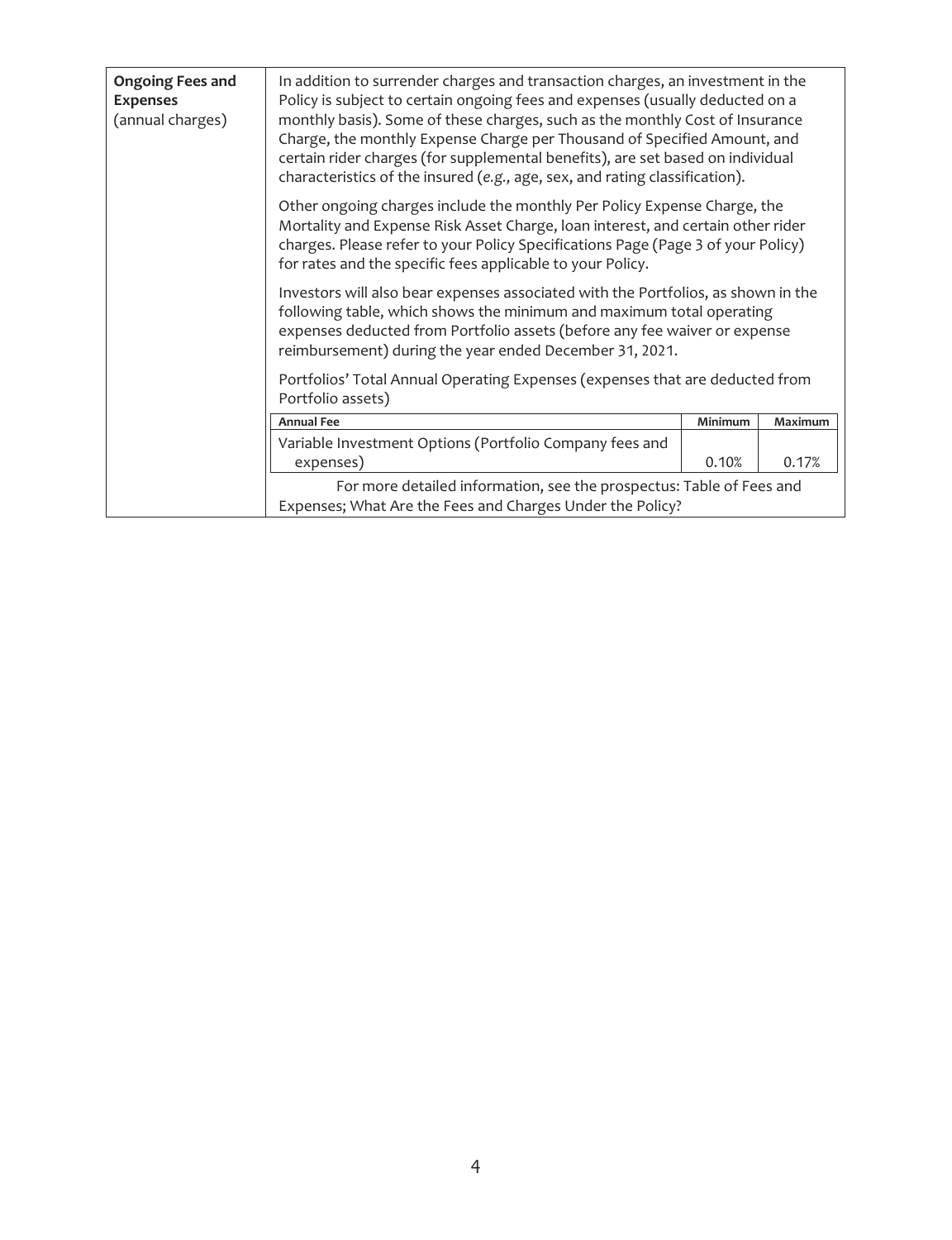| <b>RISKS</b>                                                 |                                                                                                                                                                                                                                                                                                                                                                                                                                                                                                                                                                           |  |  |  |
|--------------------------------------------------------------|---------------------------------------------------------------------------------------------------------------------------------------------------------------------------------------------------------------------------------------------------------------------------------------------------------------------------------------------------------------------------------------------------------------------------------------------------------------------------------------------------------------------------------------------------------------------------|--|--|--|
| <b>Risk of Loss</b>                                          | You can lose money by investing in this Policy, including loss of your premiums<br>(principal).                                                                                                                                                                                                                                                                                                                                                                                                                                                                           |  |  |  |
|                                                              | For more detailed information, see the prospectus: Summary of Principal Risks<br>of Investing in the Policy; What is the Value of My Policy?                                                                                                                                                                                                                                                                                                                                                                                                                              |  |  |  |
| Not a Short-<br><b>Term Investment</b>                       | This Policy is not designed for short-term investing and is not appropriate for<br>an investor who needs ready access to cash.                                                                                                                                                                                                                                                                                                                                                                                                                                            |  |  |  |
|                                                              | The Policy is designed to provide a life insurance benefit or to help meet other<br>long-term financial objectives. Substantial fees, expenses, and tax implications<br>generally make variable life insurance unsuitable as a short-term savings<br>vehicle. Additionally, the Policy limits your ability to withdraw a portion of the<br>policy value (also called cash value) through partial withdrawals or loans; you<br>cannot access more than your net cash surrender value (the policy value less<br>the surrender charge and less any outstanding policy loan). |  |  |  |
|                                                              | For more detailed information, see the prospectus: Summary of Principal Risks<br>of Investing in the Policy.                                                                                                                                                                                                                                                                                                                                                                                                                                                              |  |  |  |
| <b>Risks Associated</b><br>with Investment<br><b>Options</b> | • An investment in this Policy is subject to the risk of poor investment<br>performance of the Portfolios you choose, and the value of an investment<br>can vary depending on the performance of the Portfolios.                                                                                                                                                                                                                                                                                                                                                          |  |  |  |
|                                                              | Each investment option (the Portfolios and the fixed accounts) has its<br>own unique risks. The performance of the Portfolios will vary, and some<br>are riskier than others.                                                                                                                                                                                                                                                                                                                                                                                             |  |  |  |
|                                                              | A discussion of the risks of allocating your premiums or policy value to<br>one or more Portfolios can be found in the prospectuses for the<br>Portfolios. You should review the prospectuses for the Portfolios before<br>making an investment decision.                                                                                                                                                                                                                                                                                                                 |  |  |  |
|                                                              | Premiums and policy value allocated to the Traditional Fixed Account<br>Option may be kept there for an extended period of time due to<br>restrictions on transfers out of the Traditional Fixed Account Option                                                                                                                                                                                                                                                                                                                                                           |  |  |  |
|                                                              | For more detailed information, see the prospectus: Summary of Principal Risks<br>of Investing in the Policy; Appendix A - Portfolios Available Under the Policy;<br>Appendix B - Fixed Account Options.                                                                                                                                                                                                                                                                                                                                                                   |  |  |  |
| <b>Insurance</b><br><b>Company Risks</b>                     | An investment in the Policy is subject to the risks related to Penn Insurance<br>and Annuity Company (the Company), including:                                                                                                                                                                                                                                                                                                                                                                                                                                            |  |  |  |
|                                                              | • Any obligations, guarantees, and benefits of the Policy (including the<br>Fixed Account Options), are subject to the claims-paying ability and<br>financial strength of the Company.                                                                                                                                                                                                                                                                                                                                                                                    |  |  |  |
|                                                              | There are risks relating to the Company's administration of the Policy,<br>including cybersecurity and infectious disease outbreak risks.                                                                                                                                                                                                                                                                                                                                                                                                                                 |  |  |  |
|                                                              | • If the Company experiences financial distress, it may not be able to meet<br>its obligations to you.                                                                                                                                                                                                                                                                                                                                                                                                                                                                    |  |  |  |
|                                                              | More information about the Company, including its financial strength<br>ratings, is available upon request from the Company at 1-800-523-0650.                                                                                                                                                                                                                                                                                                                                                                                                                            |  |  |  |
|                                                              | For more detailed information, see the prospectus: The Penn Insurance and<br>Annuity Company; Financial Statements; Summary of Principal Risks of<br>Investing in the Policy - Insurance Company Risks; Other Information.                                                                                                                                                                                                                                                                                                                                                |  |  |  |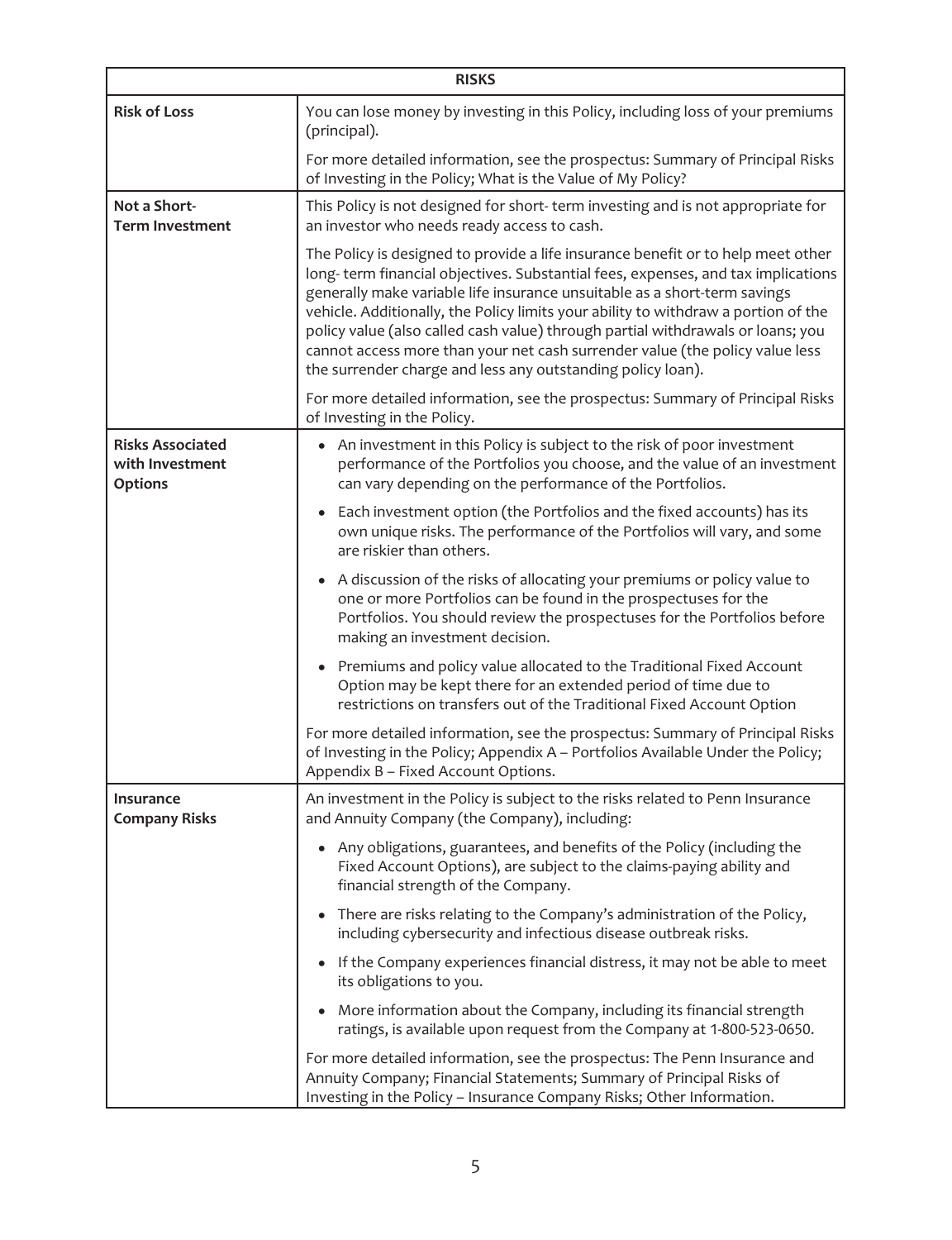| <b>Policy Lapse</b> | Your Policy can lapse even if you pay all of the planned premiums on time.                                                                                                                                                                                                                         |
|---------------------|----------------------------------------------------------------------------------------------------------------------------------------------------------------------------------------------------------------------------------------------------------------------------------------------------|
|                     | • When a Policy lapses, it has no value, and no benefits are paid upon the<br>death of the insured. You will also lose the principal invested.                                                                                                                                                     |
|                     | • A Policy can lapse if the net cash surrender value is insufficient to pay the<br>Policy charges. This can happen due to insufficient premium payments,<br>poor investment performance, withdrawals, unpaid loans or loan interest,<br>and Policy charges (including increases in those charges). |
|                     | The larger a Policy loan becomes relative to the policy's cash surrender<br>value, the greater the risk that the Policy's net cash surrender value will<br>not be sufficient to support the Policy's charges, including any loan<br>interest due, and the greater the risk of the Policy lapsing.  |
|                     | A Policy lapse may have tax consequences.                                                                                                                                                                                                                                                          |
|                     | If the policy lapses, there are costs and premium requirements associated<br>with reinstatement of the policy.                                                                                                                                                                                     |
|                     | The No-Lapse Guarantee Rider can prevent the Policy from lapsing if the<br>No-Lapse Guarantee Rider Requirement is satisfied.                                                                                                                                                                      |
|                     | For more detailed information, see the prospectus: Summary of Principal Risks<br>of Investing in the Policy; What Payments Must I Make Under the Policy? -<br>Lapse and Reinstatement; What Are the Supplemental Riders That Are<br>Available?- No-Lapse Guarantee Rider.                          |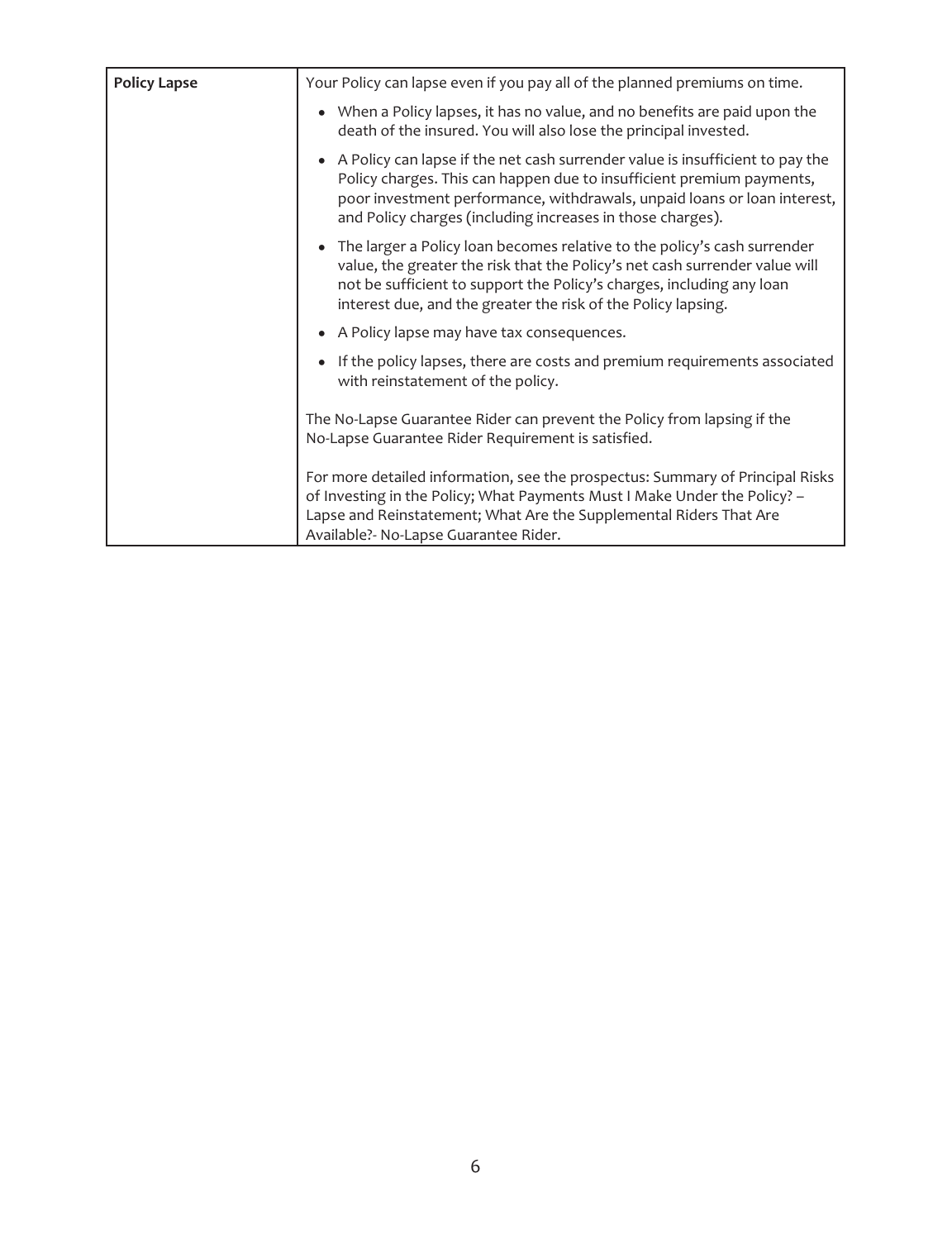| <b>RESTRICTIONS</b>      |                                                                                                                                                                                                                                                                                                                              |  |  |
|--------------------------|------------------------------------------------------------------------------------------------------------------------------------------------------------------------------------------------------------------------------------------------------------------------------------------------------------------------------|--|--|
| <b>Investments</b>       | • You can allocate your net premiums to the Variable InvestmentOptions<br>(that invest in the Portfolios) and the Fixed Account Options.                                                                                                                                                                                     |  |  |
|                          | The minimum amount that you can transfer generally is \$25.                                                                                                                                                                                                                                                                  |  |  |
|                          | The maximum amount that you can transfer out of the Traditional Fixed<br>Account in any Policy Year is the greatest of (a) 25% of the amount in the<br>Traditional Fixed Account at the previous Policy anniversary, (b) \$5,000,<br>or (c) the total amount transferred out of that account in the previous<br>policy year. |  |  |
|                          | • The Company reserves the right to remove or substitute any of the<br>Portfolios as investment options that are available under the Policy.                                                                                                                                                                                 |  |  |
|                          | In addition, we may limit your ability to make transfers involving the<br>Variable Investment Options if a transfer may disadvantage or potentially<br>harm or hurt the rights or interests of other policy owners.                                                                                                          |  |  |
|                          | • We will also reject or reverse a transfer request if for any reason any of<br>the Portfolios do not accept the purchase of its shares.                                                                                                                                                                                     |  |  |
|                          | For more detailed information, see the prospectus: How Are Amounts<br>Credited to the Separate Account?; How Can I Change the Policy's Investment<br>Allocations?                                                                                                                                                            |  |  |
| <b>Optional Benefits</b> | • We may impose restrictions and limitations on your choice of Investment<br>Options in order to keep the No-Lapse Guarantee Rider in effect, but we<br>currently do not enforce any such restrictions.                                                                                                                      |  |  |
|                          | A change in Specified Amount; the addition, deletion, or change of any<br>riders; or a change in the insured's rate class may impact the No-Lapse<br>Guarantee rider, and may require the payment of additional premiums to<br>maintain the rider's guarantee.                                                               |  |  |
|                          | • We may stop offering an optional benefit at any time.                                                                                                                                                                                                                                                                      |  |  |
|                          | For more detailed information, see the prospectus: What Are the<br>Supplemental Riders That Are Available?                                                                                                                                                                                                                   |  |  |
|                          | <b>TAXES</b>                                                                                                                                                                                                                                                                                                                 |  |  |
| <b>Tax Implications</b>  | Consult with a tax professional to determine the tax implications of an<br>investment in and payments received under this Policy.                                                                                                                                                                                            |  |  |
|                          | If you purchase the Policy through a tax-qualified plan or individual<br>retirement account (IRA), you do not get any additional tax benefit.                                                                                                                                                                                |  |  |
|                          | Earnings on your Policy (if any) are taxed when you withdraw them (or if<br>a Policy loan is not repaid), at ordinary income tax rates, and may be<br>subject to a tax penalty before age 59 $\frac{1}{2}$ .                                                                                                                 |  |  |
|                          | For more detailed information, see the prospectus: Summary of Principal<br>Risks of Investing in the Policy- Tax Risks; How Is the Policy Treated Under<br>Federal Income Tax Law?                                                                                                                                           |  |  |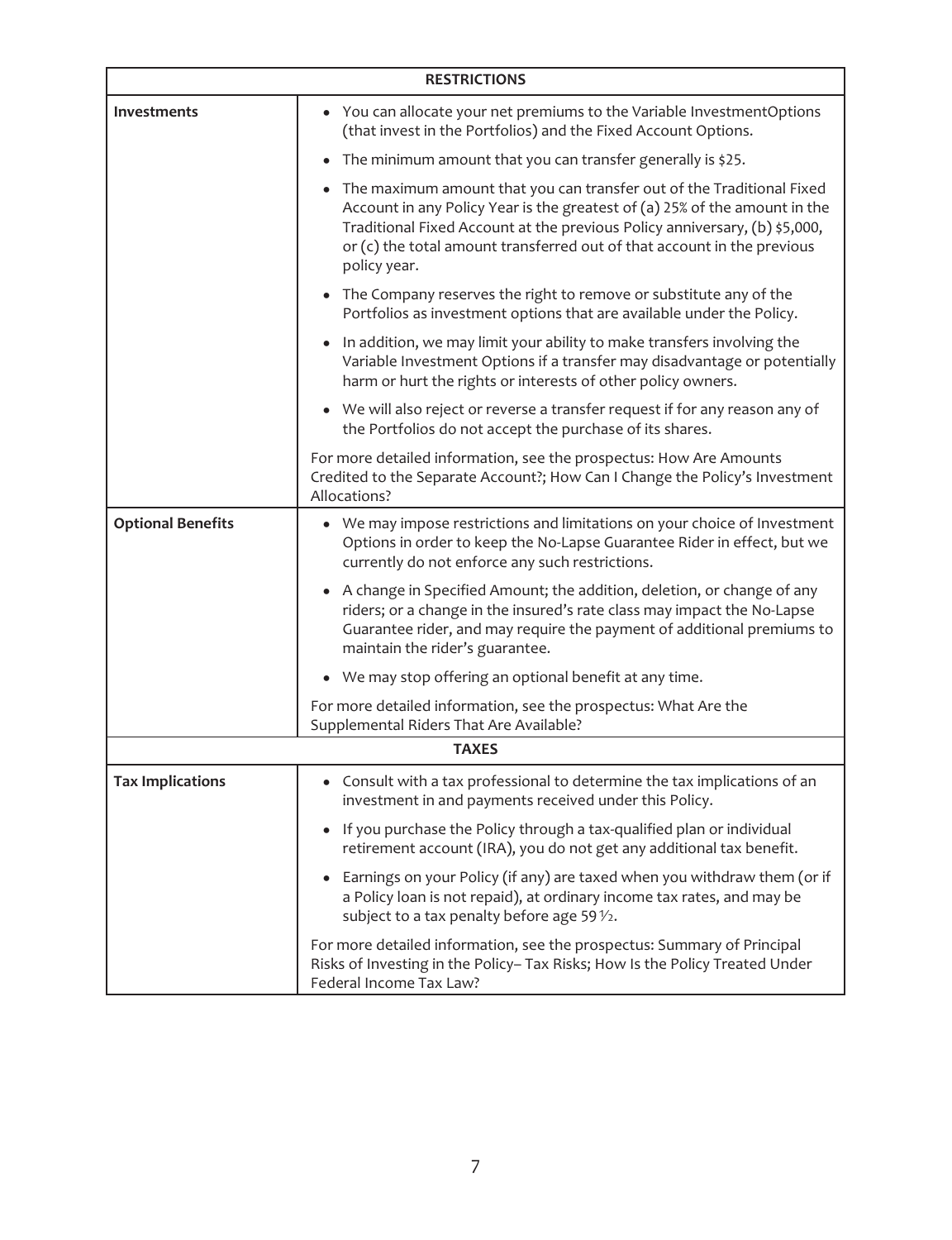| <b>CONFLICTS OF INTEREST</b>                   |                                                                                                                                                                                                                                                                                                                                                                                                                           |  |  |
|------------------------------------------------|---------------------------------------------------------------------------------------------------------------------------------------------------------------------------------------------------------------------------------------------------------------------------------------------------------------------------------------------------------------------------------------------------------------------------|--|--|
| <b>Investment Professional</b><br>Compensation | Your investment professional may receive compensation for selling this Policy<br>to you, in the form of commissions, asset-based compensation, allowances<br>for expenses, and other compensation programs, and the Company may<br>share the revenue it earns on this Policy with the professional's firm. (Your<br>investment professional may be your broker, investment adviser, insurance<br>agent, or someone else). |  |  |
|                                                | For these reasons, these investment professionals may have a financial<br>incentive to recommend this Policy over another policy or investment.                                                                                                                                                                                                                                                                           |  |  |
|                                                | For more detailed information, see the prospectus: Distribution<br>Arrangements.                                                                                                                                                                                                                                                                                                                                          |  |  |
| <b>Exchanges</b>                               | Some investment professionals may have a financial incentive to offer you a<br>new policy in place of the one you own. You should only exchange your policy<br>if you determine, after comparing the features, fees, and risks of both<br>policies, that it is preferable for you to purchase the new policy rather than<br>continue to own your existing policy.                                                         |  |  |
|                                                | For more detailed information, see the prospectus: "What Payments Must I<br>Make Under the Policy? - Tax-Free "Section 1035" Insurance Policy<br>Exchanges."                                                                                                                                                                                                                                                              |  |  |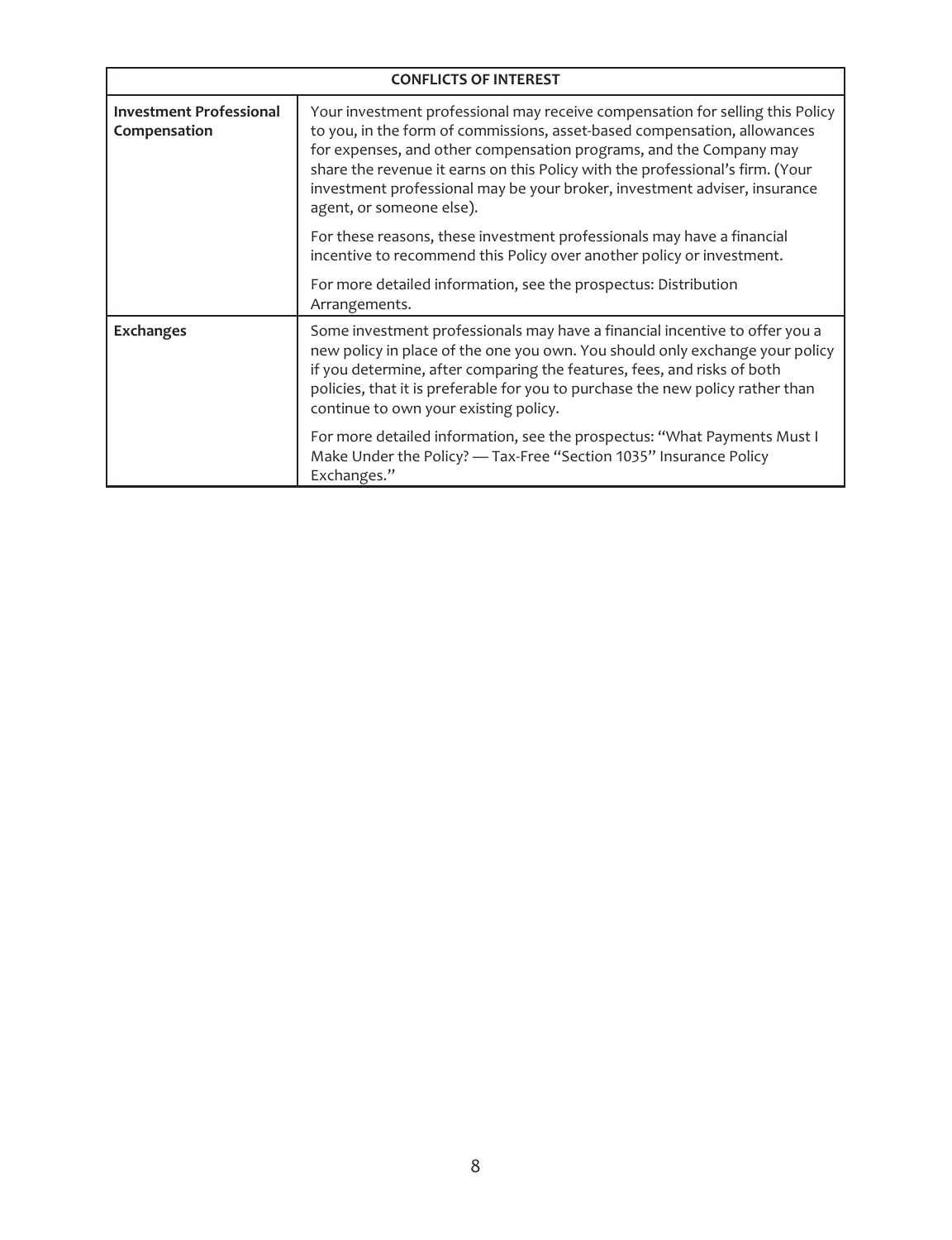#### **APPENDIX**

## **Portfolios Available Under the Policy**

<span id="page-8-0"></span>The following is a list of Portfolios currently available under the policy. More information about the Portfolios is available in the prospectuses for the Portfolios, which may be amended from time to time and can be found online at https://www.pennmutual.com/for- individuals-and-businesses/performance-and-rates. You can also request this information at no cost by calling 1-800-523-0650 or sending an email request to FundOperations@pennmutual.com.

The current expenses and performance information below reflects fees and expenses of the Portfolios, but does not reflect the other fees and expenses that your policy may charge. Expenses would be higher and performance would be lower if these other charges were included. Each Portfolio's past performance is not necessarily an indication of future performance.

| <b>PORTFOLIO TYPE</b>   | FUND AND ADVISER/SUBADVISER                                | <b>CURRENT</b><br><b>EXPENSES*</b> | <b>AVERAGE ANNUAL TOTAL RETURNS</b><br>(as of 12/31/2021) |        |         |
|-------------------------|------------------------------------------------------------|------------------------------------|-----------------------------------------------------------|--------|---------|
|                         |                                                            |                                    | 1 YEAR                                                    | 5 YEAR | 10 YEAR |
|                         | Vanguard Variable Insurance Fund                           |                                    |                                                           |        |         |
| Large-Cap Equity        | Equity Index Portfolio                                     | 0.14%                              | 28.55%                                                    | 18.31% | 16.39%  |
|                         | Vanguard Equity Index Group<br>(Adviser)                   |                                    |                                                           |        |         |
| Large-Cap Equity        | Total Stock Market Index Portfolio                         | 0.13%                              | 25.64%                                                    | 17.79% | 16.13%  |
|                         | The Vanguard Equity Index Group<br>(Adviser)               |                                    |                                                           |        |         |
| Global Bond             | Global Bond Index Portfolio**                              | 0.13%                              | $-1.84%$                                                  | N/A    | N/A     |
|                         | The Vanguard Fixed Income Group<br>(Adviser)               |                                    |                                                           |        |         |
| Mid-Cap Equity          | Mid Cap Index Portfolio                                    | 0.17%                              | 24.36%                                                    | 15.72% | 14.97%  |
|                         | The Vanguard Equity Index Group<br>(Adviser)               |                                    |                                                           |        |         |
| <b>Asset Allocation</b> | Moderate Allocation Portfolio**                            | 0.12%                              | 10.07%                                                    | 10.31% | 9.22%   |
|                         | The Vanguard Equity Index Group<br>(Adviser)               |                                    |                                                           |        |         |
| U.S. Fixed Income       | Total Bond Market Index Portfolio                          | 0.14%                              | $-1.72%$                                                  | 3.50%  | 2.77%   |
|                         | The Vanguard Fixed Income<br>Group (Adviser)               |                                    |                                                           |        |         |
| International<br>Equity | <b>Total International Stock Market</b><br>Index Portfolio | 0.10%                              | 8.53%                                                     | N/A    | N/A     |
|                         | The Vanguard Equity Index Group<br>(Adviser)               |                                    |                                                           |        |         |
| <b>Asset Allocation</b> | Conservative Allocation Portfolio**                        | 0.13%                              | 5.99%                                                     | 8.09%  | 7.16%   |
|                         | The Vanguard Equity Index Group<br>(Adviser)               |                                    |                                                           |        |         |

Current Expenses take into account expense reimbursement or fee waiver arrangements in place. Annual expenses for the Portfolio for the year ended December 31, 2021, reflect temporary fee reductions under such an arrangement.

<sup>\*\*</sup> This is a fund-of-funds, which invests in other underlying funds. A fund-of-funds structure may have higher expenses than a direct investment in its underlying funds because it bears its own expenses and indirectly bears its proportionate share of expenses of the underlying funds in which it invests.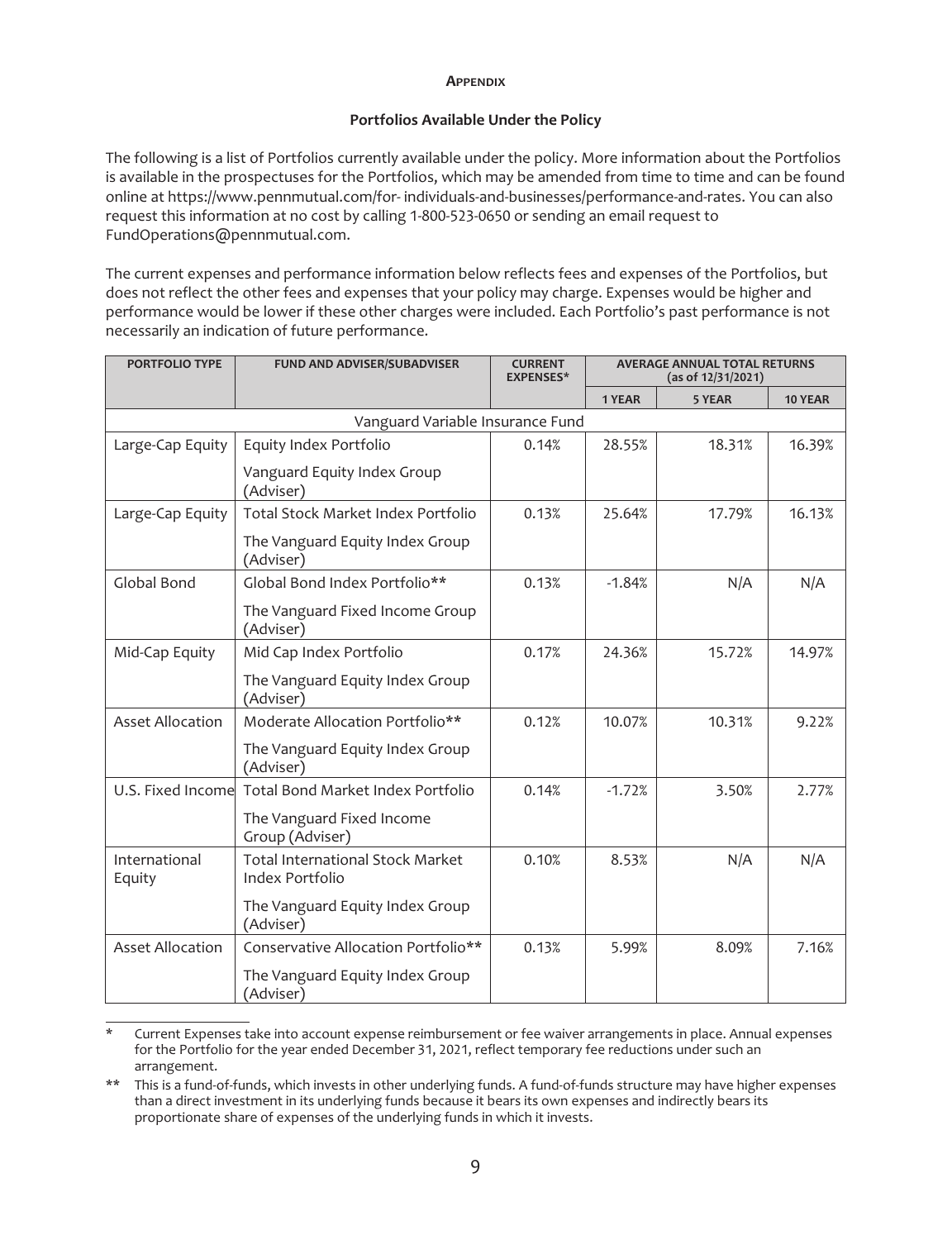The prospectus and Statement of Additional Information ("SAI") contain additional information about the Protection Variable Universal Life Insurance policy. These documents are available without charge upon request from The Penn Insurance and Annuity Company, Attn: SAI Request, PO Box 178, Philadelphia, Pennsylvania, 19105. Or you can call us toll-free at 1-800-523-0650 or visit our website at www.pennmutual.com to obtain these documents. The prospectus and SAI, both dated July 15, 2021 are incorporated by reference into this summary prospectus and, therefore, both are legally a part of this summary prospectus.

In addition, you can also request, free of charge, a personalized illustration of death benefits, cash surrender values and policy values by contacting The Penn Insurance and Annuity Company, Customer Service Group, PO Box 178, Philadelphia, Pennsylvania, 19105. Or you can call us toll-free at 1-800-523-0650.

The SEC EDGAR Contract Identifier for the Protection VUL Policy is C000227592.